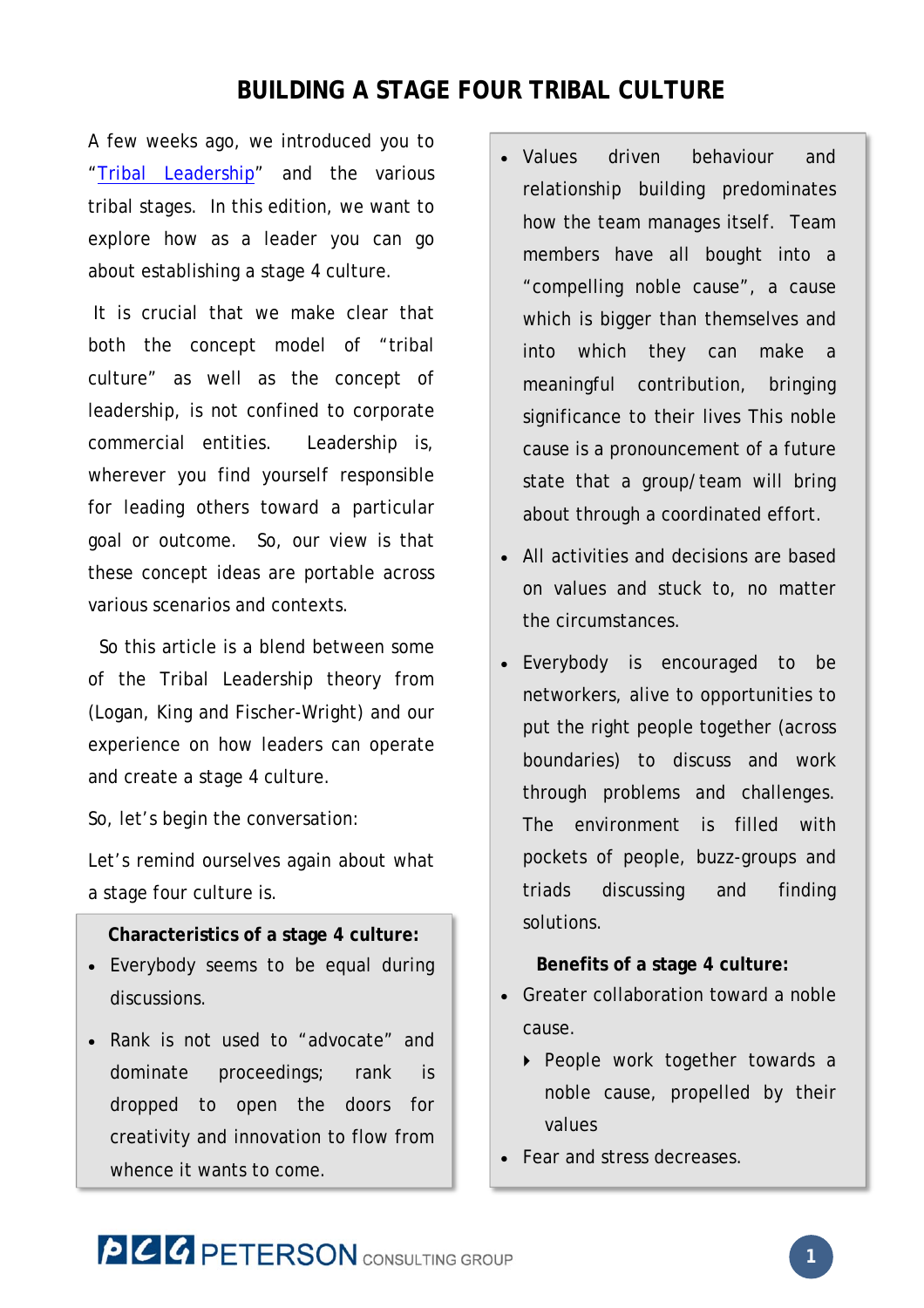- Fear and stress go down as the interpersonal friction of working together decreases
- Engagement increases.
	- People's engagement in work increases, and they go from "quit on the job but still on the payroll" to fully participating
- Organisational learning becomes effortless.
- Health statistics improve.
- Competitive strategy is easy.
- The environment is more alive and more fun filled.

To transcend to a stage 4 culture as a leader, you must lead. You must possess a particular set of qualities/skills, maturity and wisdom. Otherwise, try as you may, you won't be the right person to help the group or team to transcend.

"So how do you as a leader develop the capability to lead at stage four?"

### **Life, your best teacher**

*"Sucking the marrow out of life doesn't mean choking on the bone."* 

**(Robin Williams in "Dead Poet Society")** 

It would seem that life (your ally) conspires to help you to transcend to lead at stage 4 and be your brilliant best by initiating you through "great moments of grace and truth". These "moments of grace" may come in the

disguised form of a major disappointment, tragic events like a serious health scare; or a failed significant relationship etc. In other instances it's just an incremental series of events, behaviour patterns, mind-set grooves that just isn't serving you anymore. The aim is not to punish or sadistically torment you but to move you up and beyond yourself. How else will you wake-up from your deep sleep of complacency? To operate as an effective and credible leader at stage four, you not only need this "rites of passage" but the insight that come from it.

Leaders, who seem to make "the rites of passage" to level 4, have understood that life is bigger than them. They also find their purpose by cooperating in the creation of something really bigger than themselves. For leaders who are open to the "rites of passage" it can be painful, quick, dramatic, and redemptive. While for others, sadly, it can be a lifeless long suffering, like trekking through the thick molasses of life. This brings with it much collateral damage as the unwilling initiate rejects submission and change.

Corporate and organisational psychopaths will never yield to this call to truly transform because they are selfserving, opportunistic, ego-centric, ruthless and shameless but who can be charming, manipulative and ambitious.

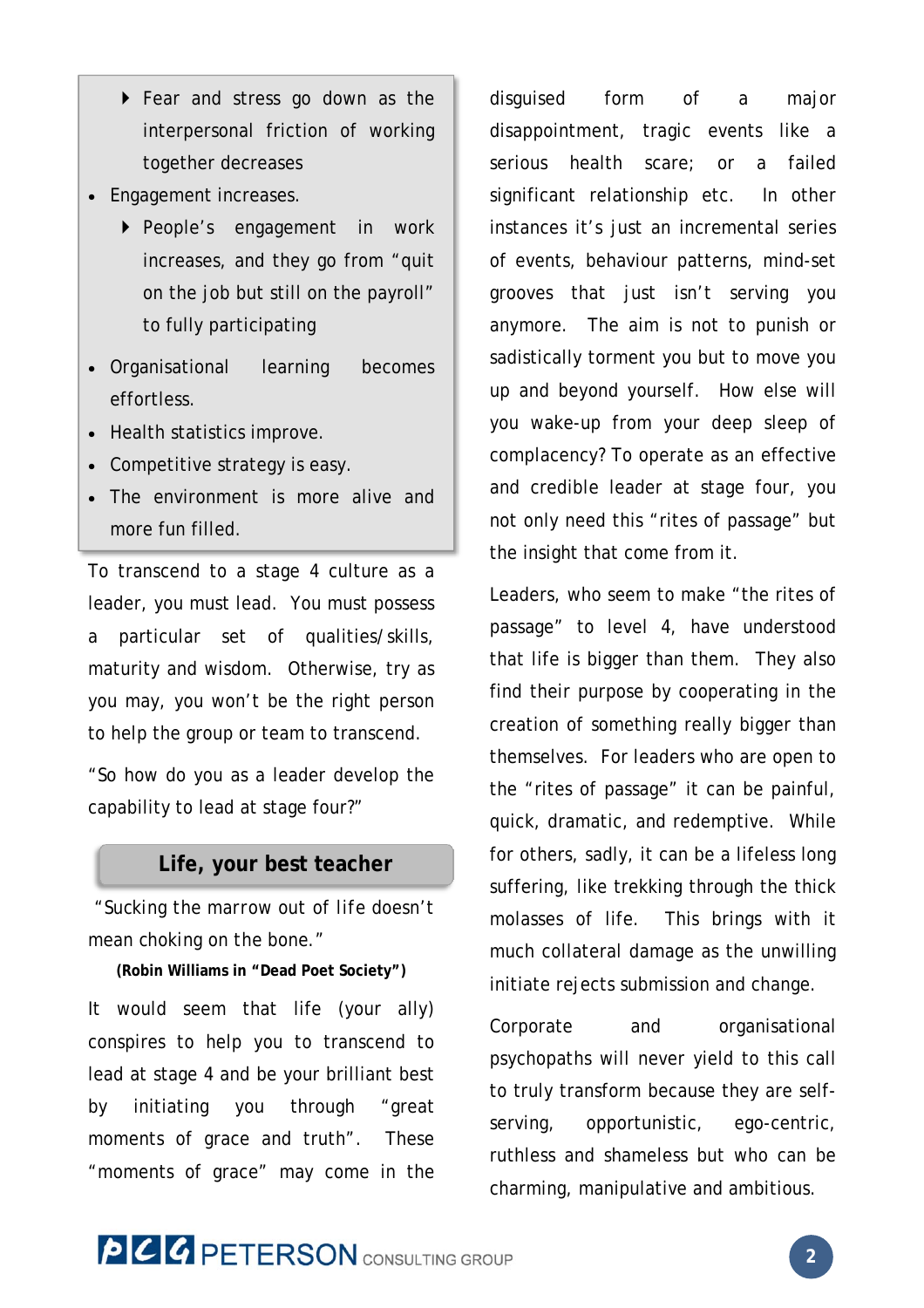As a leader, you therefore either transform to transcend or you regress to stagnate and taking the culture with you in whichever direction you choose to go.

"A generation of men is like a generation of leaves, the wind scatters some leaves upon the ground, while others the burgeoning wood brings forth – and the season of spring comes on. So of men one generation springs forth and another ceases."

**(Homer – The Lliad)**

"So what qualities do you need to lead at a stage 4 culture?"

> **Walk your Talk (Commitment to core values)**

**1**

St. Francis of Assisi once said, "Preach the gospel at all times. If necessary, use words."

If you want to gain commitment you must model what you expect of your team members. To model effectively, you must first believe in your organisation's values, vision, mission etc. The first step you must take is to clarify your personal values and then expressing them in a manner that is genuinely your own. What you actually do is far more important than your words when expressing how serious you are

about what you say. Your words and deeds must be aligned. Very good leaders lead from the front! You do this by setting the example in your day to day interactions that shows you are committed to your beliefs and that of the organisation. You can't enforce your values on your team, no matter how hard you try or how much power you have. You will end up getting an uncommitted band of followers, simply complying but not engaged. And creating shared values is what really helps to sustain engagement.



## **Shared Vision**

**(Commitment to a noble cause)** 

"During my lifetime I have dedicated myself to this struggle of the African people. I have fought against white domination, and I fought against black domination. I have cherished the ideal of a democratic and free society in which all persons live together in harmony and with equal opportunities. It is an ideal which I hope to live for and to achieve. But if needs be, it is an ideal for which I am prepared to die."

"**Rivonia Trial - Nelson Mandela" Pretoria Supreme Court, 20 April 1964**

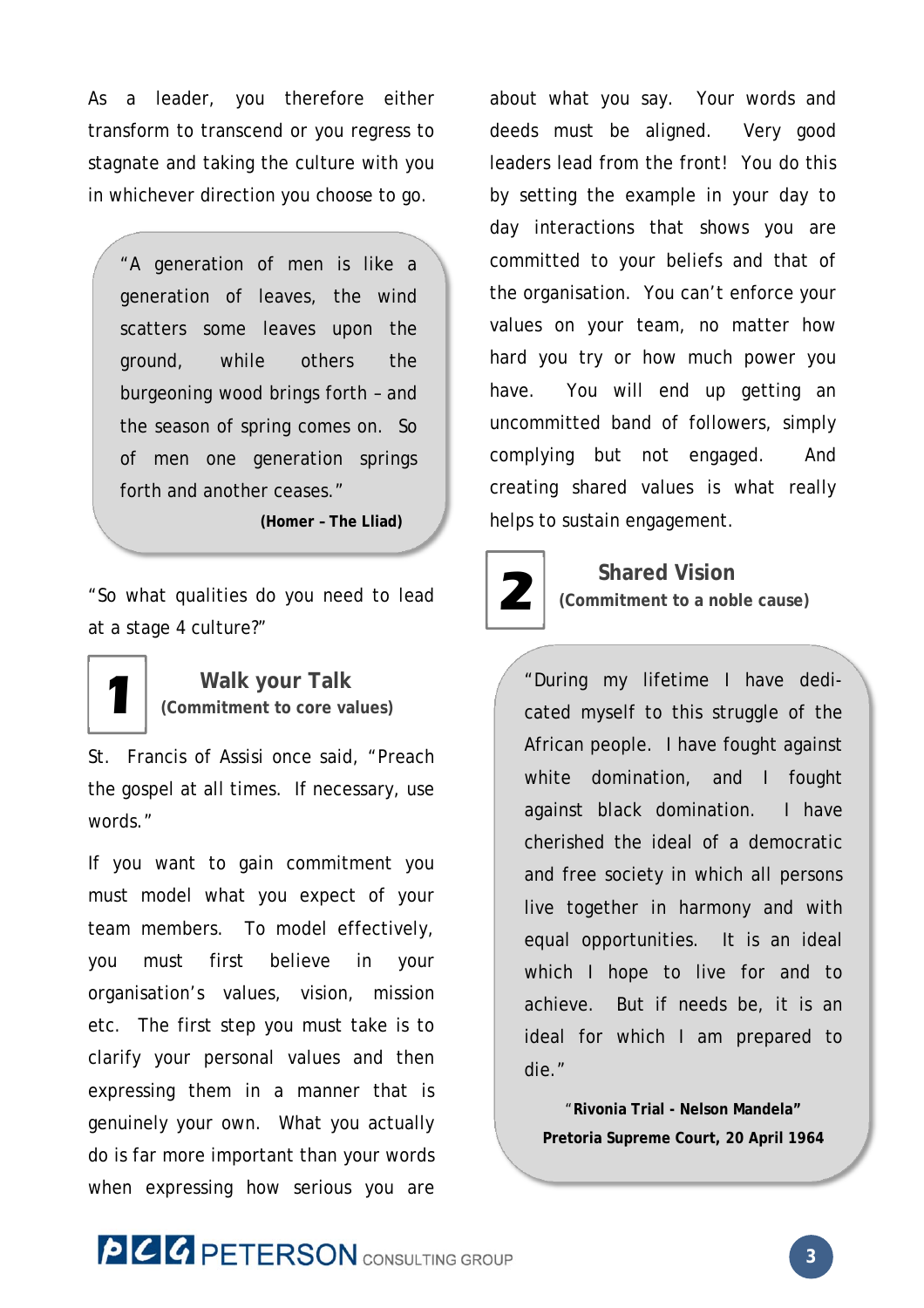As a Leader you must have a desire to  $\begin{array}{|c|} \hline \textbf{3} \end{array}$ make something happen at the level where you work, to change how things are, to create something that no one else has ever created before.

In some ways you must learn to live your life backward i.e. start with the end in mind. You must see pictures in your mind's eye of what the results will look like even before you have started. Your vision seen only by you is insufficient to create an organised movement or a significant change in where you work. Others will not follow until they accept the vision as their own. *"So you as a Leader cannot command commitment; you can only invite them, call them and inspire them to build something bigger than themselves, something significant".* 

**To solicit your team's support towards a shared vision you must:** 

- Really know your team members. What makes them tick and what ticks them off?
- Relate to them in ways that inspires them.
- Understand their needs.
- Have an intimate knowledge of their dreams, hopes, aspirations, visions, and values. Only then can you solicit their support.



 **Innovate (Continuously improve the process)**

*"Innovation is the central issue in economic prosperity."* **Michael Porter** 

As a leader operating at level four you must continuously look for ways to improve your processes, products and approach. See yourself as a pioneer, one who is willing to step out into the unknown. Opportunities must be sought out to innovate, grow and improve. Be open to allow the innovation to flow. Remember, product and service innovations tend to come from customers, suppliers etc. *while process innovations tend to come from the people doing the work. So engage them now!!!* 

I once heard a story about a very large South African organisation who were about to spend millions of Rands redirecting a series of critical piping systems through their factory. Gathered at the site for a few days were senior management and top consulting engineers figuring out how best to do this. Observing the team struggle to come to a workable solution was a low ranking artisan who made a few suggestions and ultimately saved the organisation millions. This artisan, that year went on to become the employee of

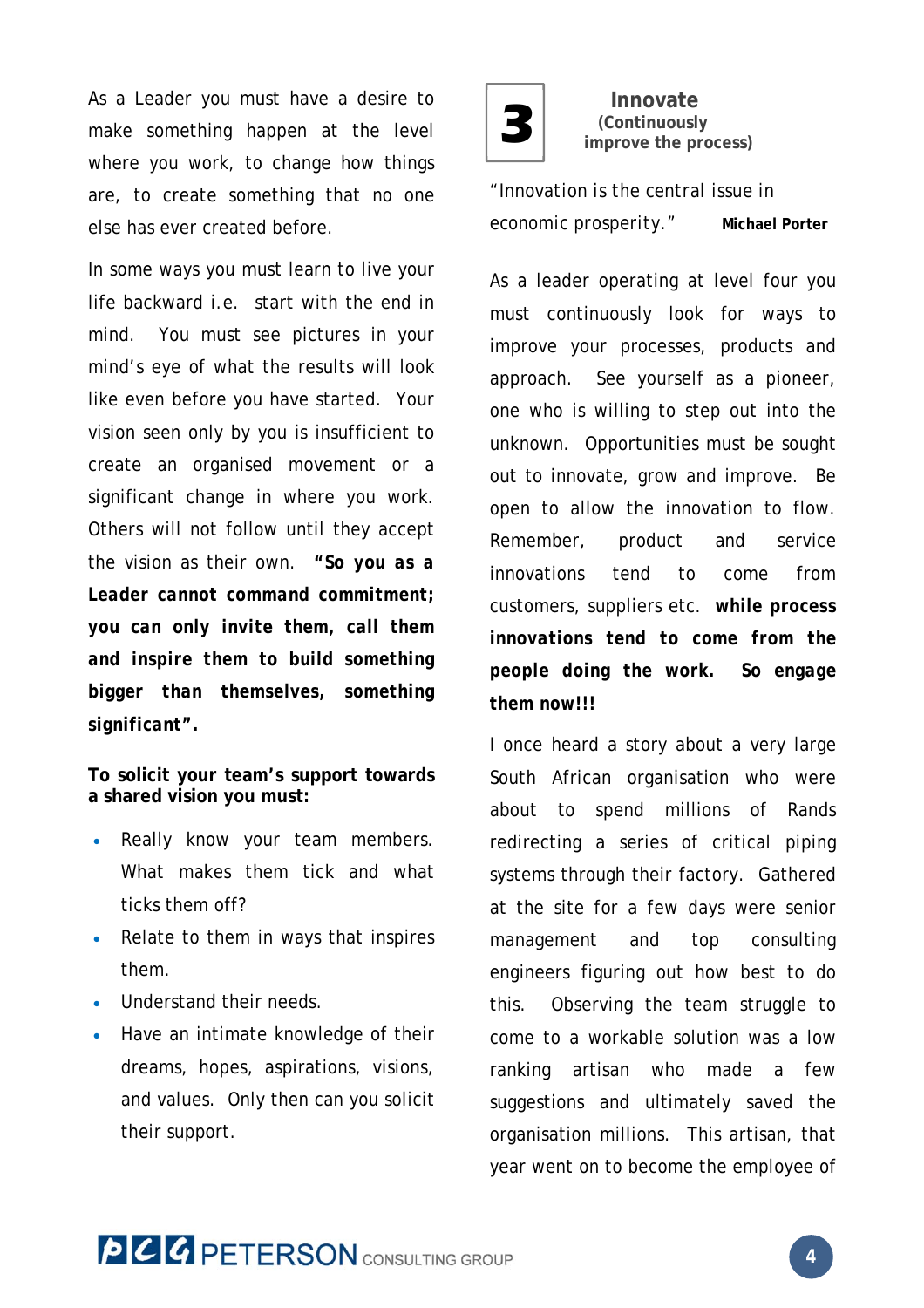the year and won the organisation's top employee award. The only pity to my mind was that the artisan was not included as part of the brainstorming solution team from the outset. Now I think the organisation has learnt the power of including those who often work at the coal face.

As leader your main contribution is to search for opportunities, to recognise those good ideas, support those ideas, and the willingness to challenge the system in order to get new products, processes, services and systems adopted.

When operating at a level 4 culture, innovation and change requires you to experiment and take risks. One way of dealing with the potential risks and failures of experimentation is to approach change through incremental steps and small wins. Small achievements when stacked on top of each other build enough confidence to meet even the biggest challenges. Invest in the capacity of your team to take control of challenging situations and become fully committed to change. It is an absolute fallacy to think that your leadership credibility is based on you having all the answers. It is the opposite. It's your ability to be open and invite input.



 **Share your power (Empower others to act)** 

Leadership is not a one person show, it involves others. Level 4 leaders make it possible for others to act, to get on with the job. Teamwork goes beyond your immediate direct reports; it also includes others across the organisation. In today's "virtual" organisation, cooperation and collaboration cannot be restricted to a small group hunkered down in their silos; it must include peers, managers, customers and clients, and suppliers. You have to involve, in some way, everyone who must live with the results, and you must make it possible for others to do good work.

No one does their best when feeling weak, incompetent, or alienated. Those who are expected to produce the results must feel a sense of personal power and ownership. The old command and control leadership approach no longer works.

Instead, you must now work to strengthen others to deliver.

Sharing your power as a leader is what is required at level four. When you give others more trust and more authority they are more likely to rise to the